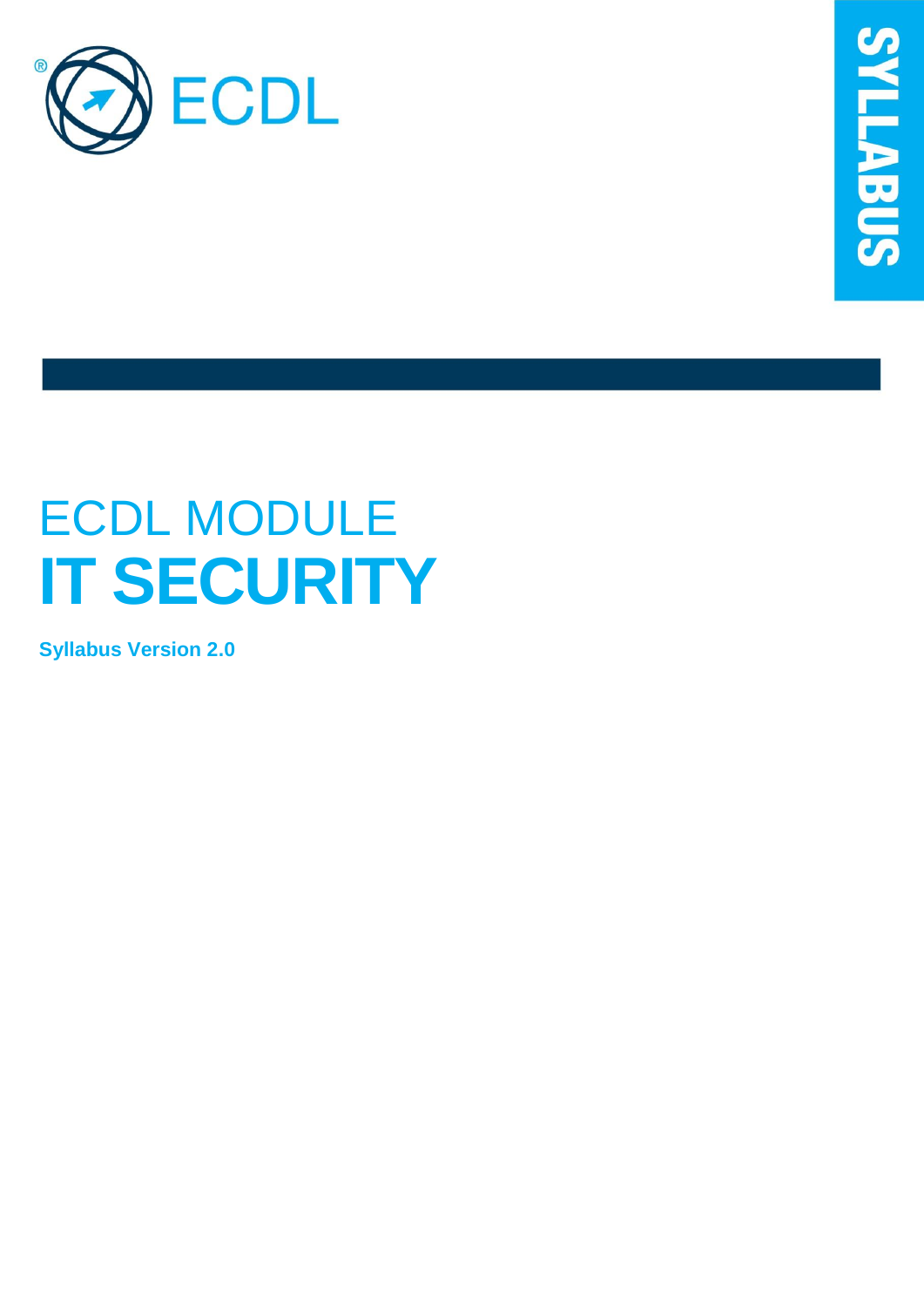#### **Purpose**

This document details the syllabus for the IT Security module. The syllabus describes, through learning outcomes, the knowledge and skills that a candidate for the IT Security module should possess. The syllabus also provides the basis for the theory and practice-based test in this module.

#### **Copyright © 1997 - 2015 ECDL Foundation**

All rights reserved. No part of this publication may be reproduced in any form except as permitted by ECDL Foundation. Enquiries for permission to reproduce material should be directed to ECDL Foundation.

#### **Disclaimer**

Although every care has been taken by ECDL Foundation in the preparation of this publication, no warranty is given by ECDL Foundation, as publisher, as to the completeness of the information contained within it and neither shall ECDL Foundation be responsible or liable for any errors, omissions, inaccuracies, loss or damage whatsoever arising by virtue of such information or any instructions or advice contained within this publication. Changes may be made by ECDL Foundation at its own discretion and at any time without notice.

ECDL Foundation is a registered business name of The European Computer Driving Licence Foundation Limited. European Computer Driving Licence, ECDL and related logos are all registered Trade Marks of ECDL Foundation. All rights reserved.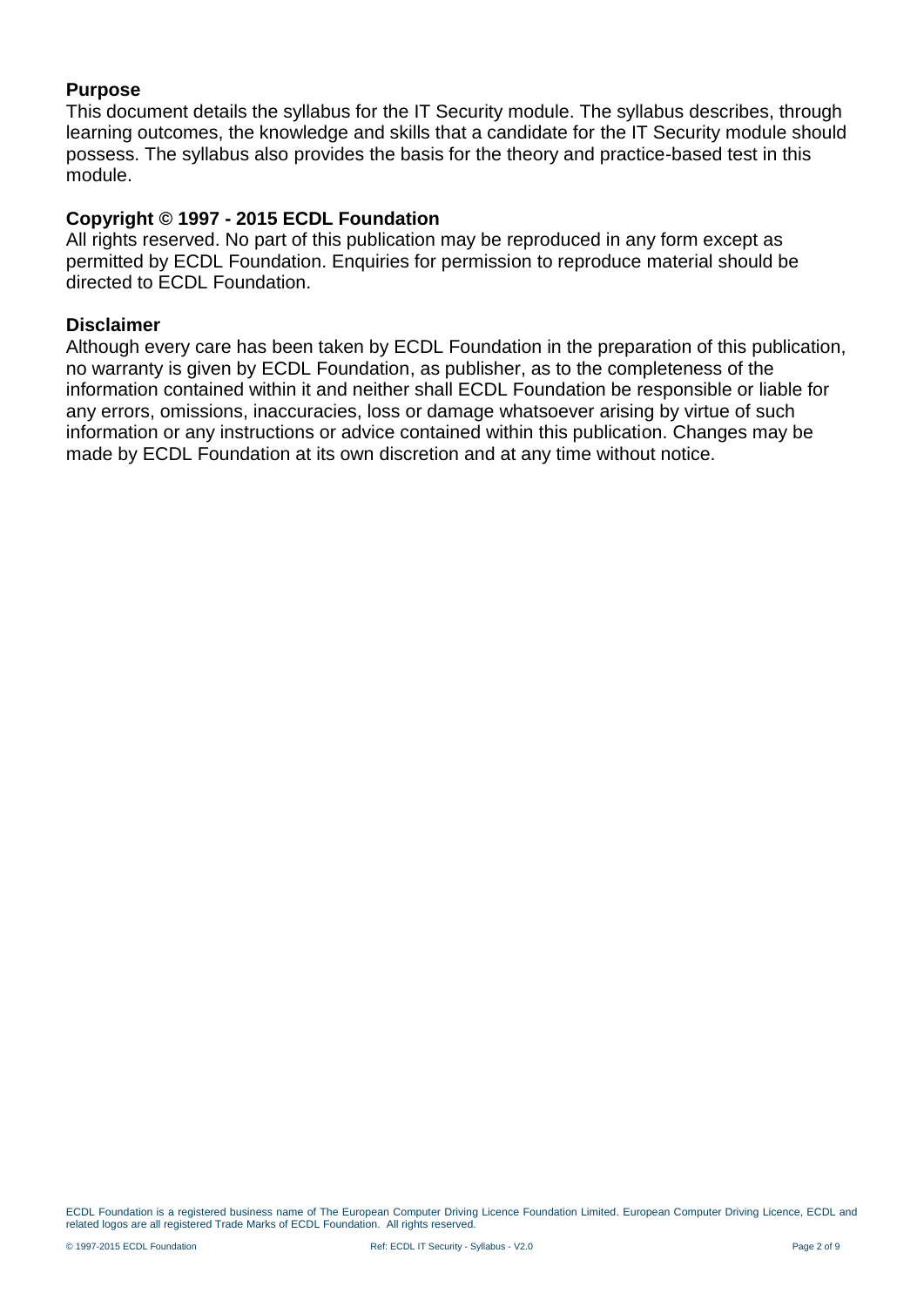## **IT Security Module**

This module sets out concepts relating to the secure use of ICT in daily life and skills used to maintain a secure network connection, use the Internet safely and securely, and manage data and information appropriately.

### **Module Goals**

Successful candidates will be able to:

- Understand the importance of keeping information and data secure, and identify common data/privacy protection, retention and control principles.
- Recognise threats to personal security from identity theft and potential threats to data from using cloud computing.
- Be able to use passwords and encryption to secure files and data.
- Understand the threat of malware and be able to protect a computer, device or network from malware and address malware attacks.
- Recognise common network and wireless security types and be able to use personal firewalls and personal hotspots.
- Protect a computer or device from unauthorised access and be able to safely manage and update passwords.
- Use appropriate web browser settings and understand how to authenticate websites and browse the web securely.
- Understand communication security issues that can arise from using e-mail, social networks, voice over Internet protocol, instant messaging and mobile devices.
- Back up and restore data to local and cloud storage locations and delete and dispose of data and devices securely.

| <b>CATEGORY</b>            | <b>SKILL SET</b>         | REF.  | <b>TASK ITEM</b>                                                                                                   |
|----------------------------|--------------------------|-------|--------------------------------------------------------------------------------------------------------------------|
| <b>1 Security Concepts</b> | 1.1 Data Threats         | 1.1.1 | Distinguish between data and information.                                                                          |
|                            |                          | 1.1.2 | Understand the terms cybercrime, hacking.                                                                          |
|                            |                          | 1.1.3 | Recognise malicious, accidental threats to<br>data from individuals, service providers,<br>external organisations. |
|                            |                          | 1.1.4 | Recognise threats to data from<br>extraordinary circumstances like: fire,<br>floods, war, earthquake.              |
|                            |                          | 1.1.5 | Recognise threats to data from using cloud<br>computing like: data control, potential loss<br>of privacy.          |
|                            | 1.2 Value of Information | 1.2.1 | Understand basic characteristics of<br>information security like: confidentiality,<br>integrity, availability.     |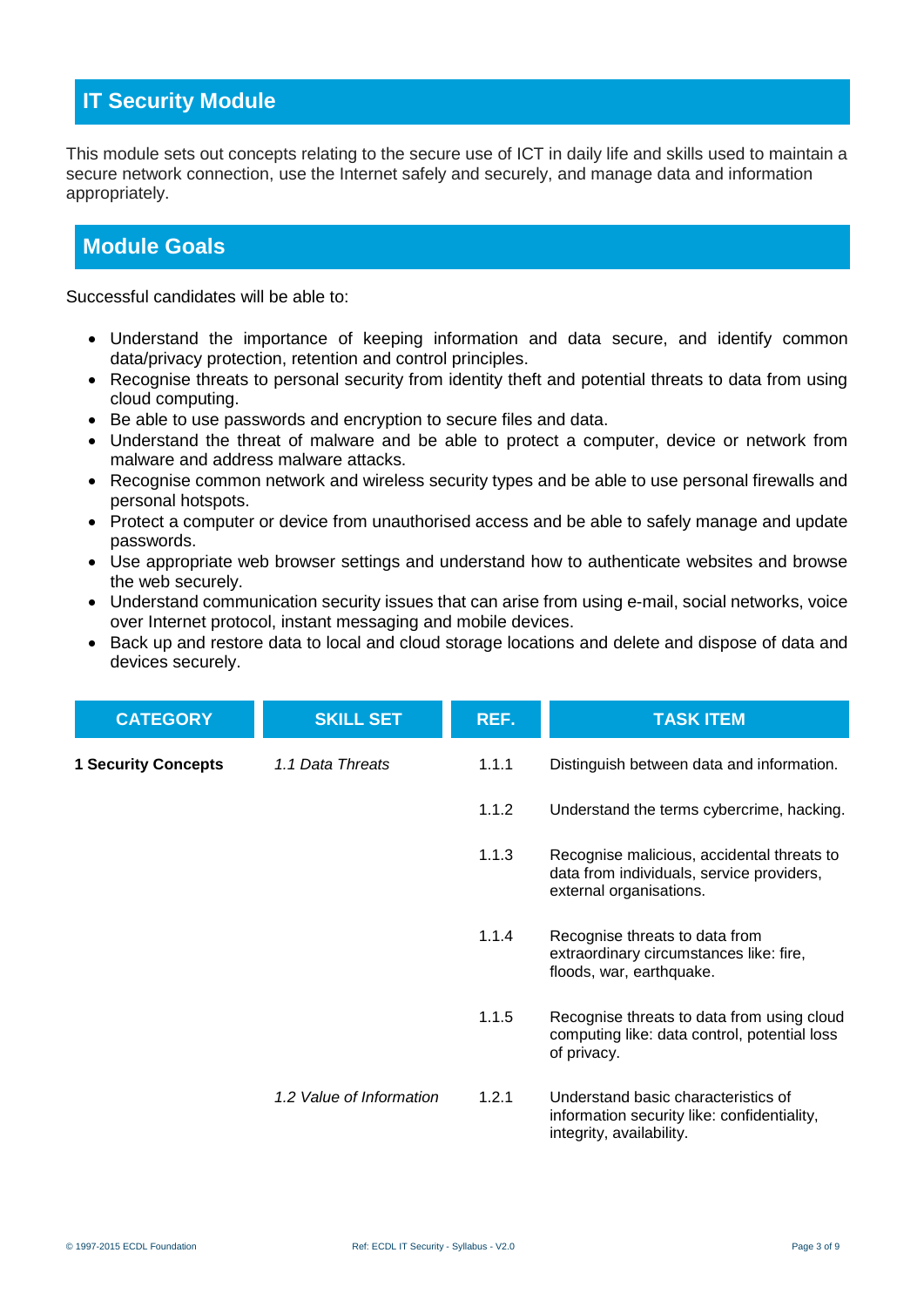| <b>CATEGORY</b> | <b>SKILL SET</b>      | REF.  | <b>TASK ITEM</b>                                                                                                                                                      |
|-----------------|-----------------------|-------|-----------------------------------------------------------------------------------------------------------------------------------------------------------------------|
|                 |                       | 1.2.2 | Understand the reasons for protecting<br>personal information like: avoiding identity<br>theft, fraud, maintaining privacy.                                           |
|                 |                       | 1.2.3 | Understand the reasons for protecting<br>workplace information on computers and<br>devices like: preventing theft, fraudulent<br>use, accidental data loss, sabotage. |
|                 |                       | 1.2.4 | Identify common data/privacy protection,<br>retention and control principles like:<br>transparency, legitimate purposes,<br>proportionality.                          |
|                 |                       | 1.2.5 | Understand the terms data subjects and<br>data controllers and how data/privacy<br>protection, retention and control principles<br>apply to them.                     |
|                 |                       | 1.2.6 | Understand the importance of adhering to<br>guidelines and policies for ICT use and<br>how to access them.                                                            |
|                 | 1.3 Personal Security | 1.3.1 | Understand the term social engineering<br>and its implications like: unauthorised<br>computer and device access, unauthorised<br>information gathering, fraud.        |
|                 |                       | 1.3.2 | Identify methods of social engineering like:<br>phone calls, phishing, shoulder surfing.                                                                              |
|                 |                       | 1.3.3 | Understand the term identity theft and its<br>implications: personal, financial, business,<br>legal.                                                                  |
|                 |                       | 1.3.4 | Identify methods of identity theft like:<br>information diving, skimming, pretexting.                                                                                 |
|                 | 1.4 File Security     | 1.4.1 | Understand the effect of enabling/disabling<br>macro security settings.                                                                                               |
|                 |                       | 1.4.2 | Understand the advantages, limitations of<br>encryption. Be aware of the importance of<br>not disclosing or losing the encryption<br>password, key, certificate.      |
|                 |                       | 1.4.3 | Encrypt a file, folder, drive.                                                                                                                                        |
|                 |                       | 1.4.4 | Set a password for files like: documents,                                                                                                                             |

spreadsheets, compressed files.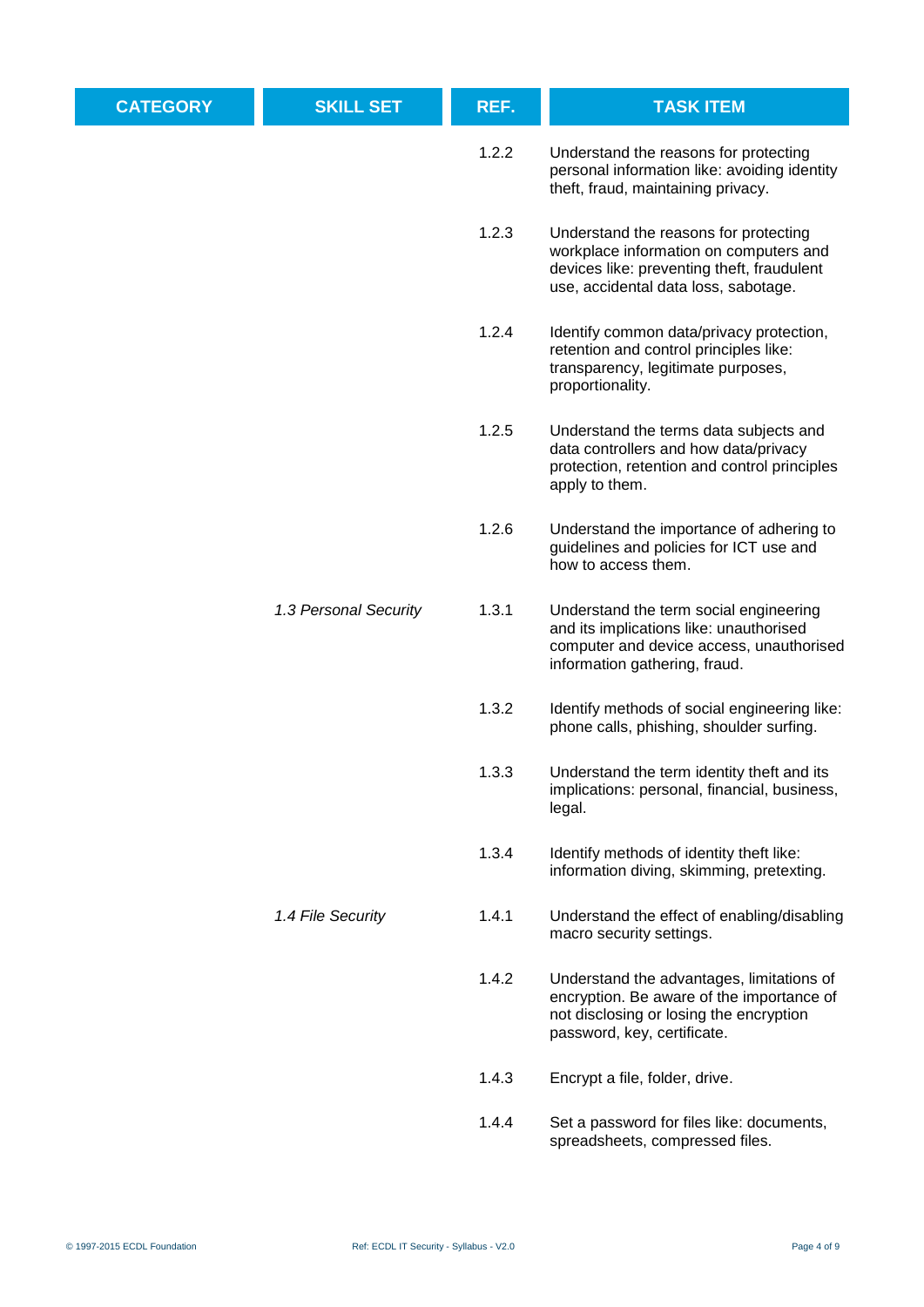| <b>CATEGORY</b>           | <b>SKILL SET</b>                | REF.  | <b>TASK ITEM</b>                                                                                                                                                                                                    |
|---------------------------|---------------------------------|-------|---------------------------------------------------------------------------------------------------------------------------------------------------------------------------------------------------------------------|
| 2 Malware                 | 2.1 Types and Methods           | 2.1.1 | Understand the term malware. Recognise<br>different ways that malware can be<br>concealed on computers and devices like:<br>Trojans, rootkits, backdoors.                                                           |
|                           |                                 | 2.1.2 | Recognise types of infectious malware and<br>understand how they work like: viruses,<br>worms.                                                                                                                      |
|                           |                                 | 2.1.3 | Recognise types of data theft, profit<br>generating/extortion malware and<br>understand how they work like: adware,<br>ransomware, spyware, botnets, keystroke<br>logging, diallers.                                |
|                           | 2.2 Protection                  | 2.2.1 | Understand how anti-virus software works<br>and its limitations.                                                                                                                                                    |
|                           |                                 | 2.2.2 | Understand that anti-virus software should<br>be installed on computers and devices.                                                                                                                                |
|                           |                                 | 2.2.3 | Understand the importance of regularly<br>updating software like: anti-virus, web<br>browser, plug-in, application, operating<br>system.                                                                            |
|                           |                                 | 2.2.4 | Scan specific drives, folders, files using<br>anti-virus software. Schedule scans using<br>anti-virus software.                                                                                                     |
|                           |                                 | 2.2.5 | Understand the risks of using obsolete and<br>unsupported software like: increased<br>malware threats, incompatibility.                                                                                             |
|                           | 2.3 Resolving and<br>Removing   | 2.3.1 | Understand the term quarantine and the<br>effect of quarantining infected/suspicious<br>files.                                                                                                                      |
|                           |                                 | 2.3.2 | Quarantine, delete infected/suspicious files.                                                                                                                                                                       |
|                           |                                 | 2.3.3 | Understand that a malware attack can be<br>diagnosed and resolved using online<br>resources like: websites of operating<br>system, anti-virus, web browser software<br>providers, websites of relevant authorities. |
| <b>3 Network Security</b> | 3.1 Networks and<br>Connections | 3.1.1 | Understand the term network and<br>recognise the common network types like:<br>local area network (LAN), wireless local<br>area network (WLAN), wide area network<br>(WAN), virtual private network (VPN).          |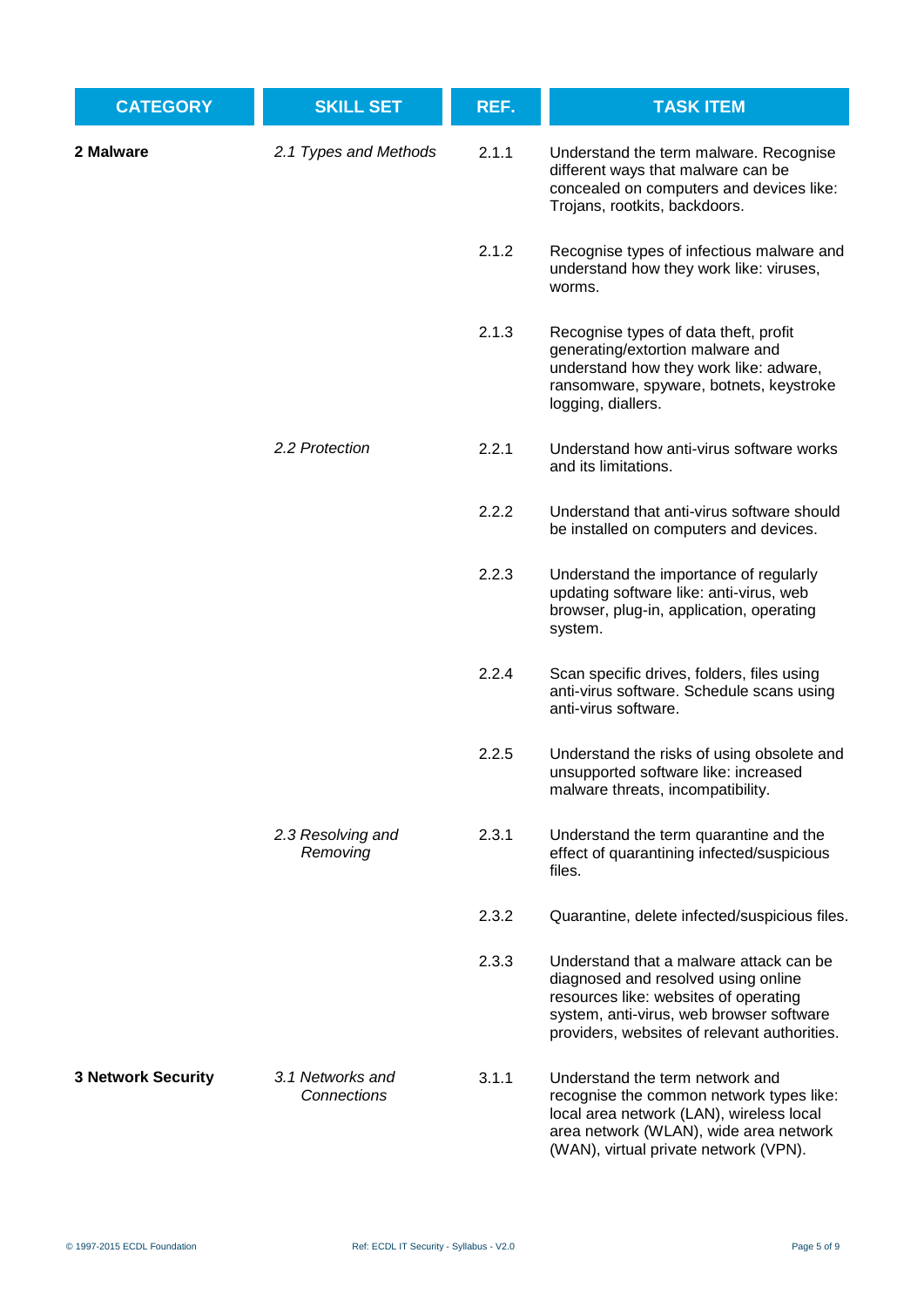| <b>CATEGORY</b>         | <b>SKILL SET</b>      | REF.  | <b>TASK ITEM</b>                                                                                                                                                                                                                                                              |
|-------------------------|-----------------------|-------|-------------------------------------------------------------------------------------------------------------------------------------------------------------------------------------------------------------------------------------------------------------------------------|
|                         |                       | 3.1.2 | Understand how connecting to a network<br>has implications for security like: malware,<br>unauthorised data access, maintaining<br>privacy.                                                                                                                                   |
|                         |                       | 3.1.3 | Understand the role of the network<br>administrator in managing authentication,<br>authorisation and accounting, monitoring<br>and installing relevant security patches and<br>updates, monitoring network traffic, and in<br>dealing with malware found within a<br>network. |
|                         |                       | 3.1.4 | Understand the function, limitations of a<br>firewall in personal, work environment.                                                                                                                                                                                          |
|                         |                       | 3.1.5 | Turn a personal firewall on, off. Allow, block<br>an application, service/feature access<br>through a personal firewall.                                                                                                                                                      |
|                         | 3.2 Wireless Security | 3.2.1 | Recognise different options for wireless<br>security and their limitations like: Wired<br>Equivalent Privacy (WEP), Wi-Fi Protected<br>Access (WPA) / Wi-Fi Protected Access 2<br>(WPA2), Media Access Control (MAC)<br>filtering, Service Set Identifier (SSID)<br>hiding.   |
|                         |                       | 3.2.2 | Understand that using an unprotected<br>wireless network can lead to attacks like:<br>eavesdroppers, network hijacking, man in<br>the middle.                                                                                                                                 |
|                         |                       | 3.2.3 | Understand the term personal hotspot.                                                                                                                                                                                                                                         |
|                         |                       | 3.2.4 | Enable, disable a secure personal hotspot,<br>and securely connect, disconnect devices.                                                                                                                                                                                       |
| <b>4 Access Control</b> | 4.1 Methods           | 4.1.1 | Identify measures for preventing<br>unauthorised access to data like: user<br>name, password, PIN, encryption, multi-<br>factor authentication.                                                                                                                               |
|                         |                       | 4.1.2 | Understand the term one-time password<br>and its typical use.                                                                                                                                                                                                                 |
|                         |                       | 4.1.3 | Understand the purpose of a network<br>account.                                                                                                                                                                                                                               |
|                         |                       | 4.1.4 | Understand that a network account should<br>be accessed through a user name and<br>password and locked, logged off when not<br>in use.                                                                                                                                        |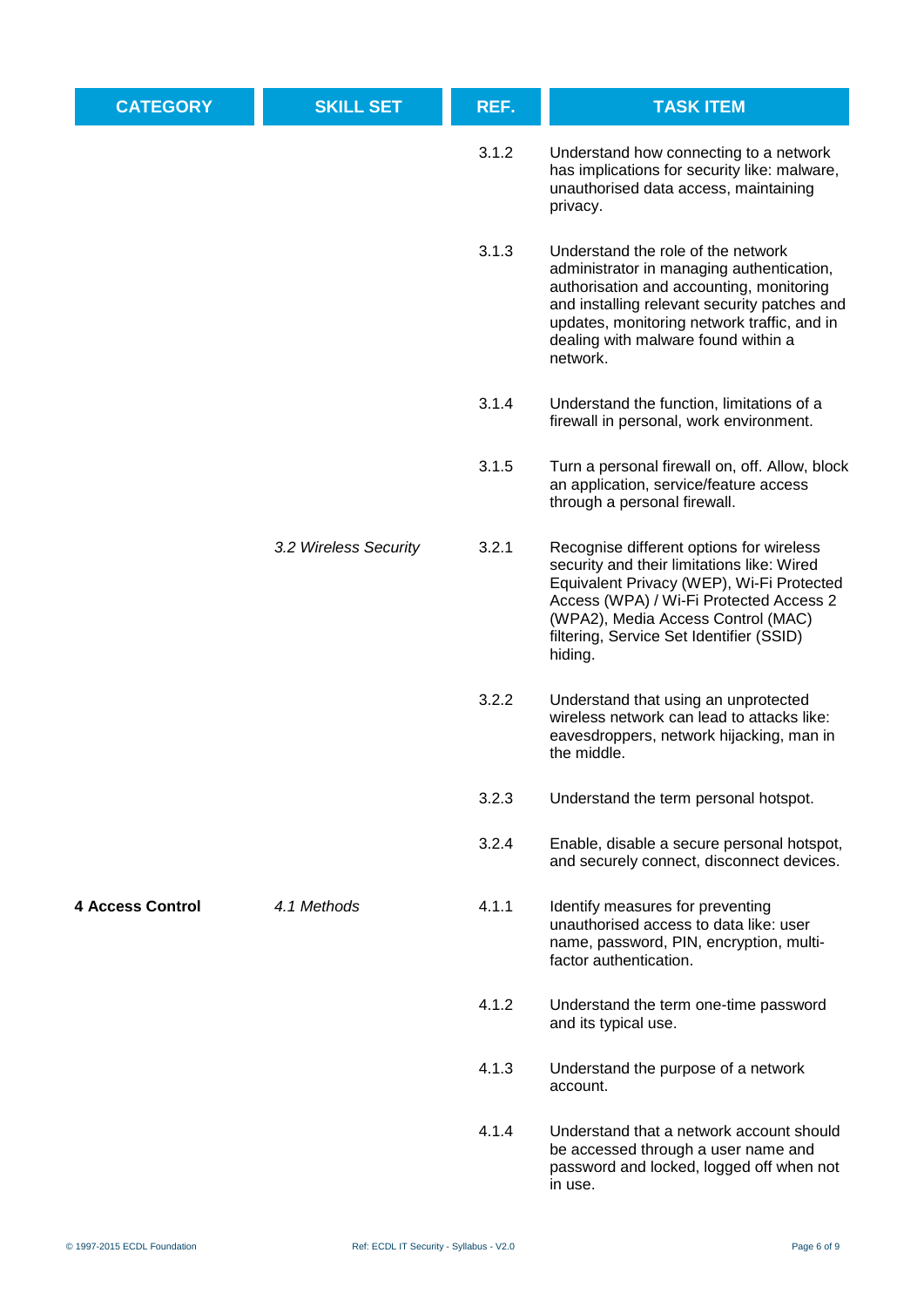| <b>CATEGORY</b>         | <b>SKILL SET</b>           | REF.  | <b>TASK ITEM</b>                                                                                                                                                                                                                 |
|-------------------------|----------------------------|-------|----------------------------------------------------------------------------------------------------------------------------------------------------------------------------------------------------------------------------------|
|                         |                            | 4.1.5 | Identify common biometric security<br>techniques used in access control like:<br>fingerprint, eye scanning, face recognition,<br>hand geometry.                                                                                  |
|                         | 4.2 Password<br>Management | 4.2.1 | Recognise good password policies, like:<br>adequate password length, adequate letter,<br>number and special characters mix, not<br>sharing passwords, changing them<br>regularly, different passwords for different<br>services. |
|                         |                            | 4.2.2 | Understand the function, limitations of<br>password manager software.                                                                                                                                                            |
| <b>5 Secure Web Use</b> | 5.1 Browser Settings       | 5.1.1 | Select appropriate settings for enabling,<br>disabling autocomplete, autosave when<br>completing a form.                                                                                                                         |
|                         |                            | 5.1.2 | Delete private data from a browser like:<br>browsing history, download history, cached<br>Internet files, passwords, cookies,<br>autocomplete data.                                                                              |
|                         | 5.2 Secure Browsing        | 5.2.1 | Be aware that certain online activity<br>(purchasing, banking) should only be<br>undertaken on secure web pages using a<br>secure network connection.                                                                            |
|                         |                            | 5.2.2 | Identify ways to confirm the authenticity of<br>a website like: content quality, currency,<br>valid URL, company or owner information,<br>contact information, security certificate,<br>validating domain owner.                 |
|                         |                            | 5.2.3 | Understand the term pharming.                                                                                                                                                                                                    |
|                         |                            | 5.2.4 | Understand the function and types of<br>content-control software like: Internet<br>filtering software, parental control software.                                                                                                |
| <b>6 Communications</b> | 6.1 E-Mail                 | 6.1.1 | Understand the purpose of encrypting,<br>decrypting an e-mail.                                                                                                                                                                   |
|                         |                            | 6.1.2 | Understand the term digital signature.                                                                                                                                                                                           |
|                         |                            | 6.1.3 | Identify possible fraudulent e-mail,<br>unsolicited e-mail.                                                                                                                                                                      |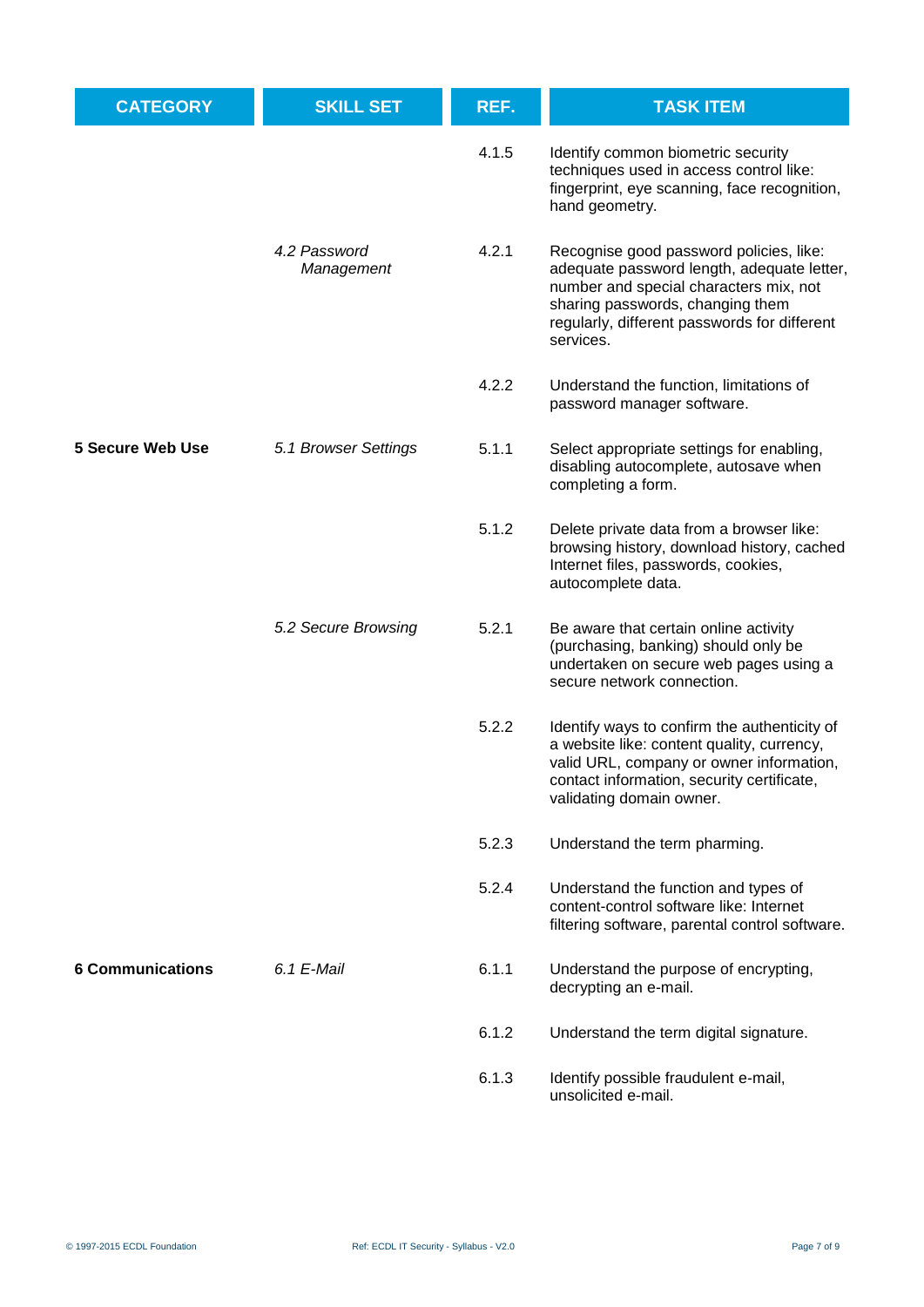| <b>CATEGORY</b> | <b>SKILL SET</b>                  | REF.  | <b>TASK ITEM</b>                                                                                                                                                                                                          |
|-----------------|-----------------------------------|-------|---------------------------------------------------------------------------------------------------------------------------------------------------------------------------------------------------------------------------|
|                 |                                   | 6.1.4 | Identify common characteristics of phishing<br>like: using names of legitimate<br>organisations, people, false web links,<br>logos and branding, encouraging<br>disclosure of personal information.                       |
|                 |                                   | 6.1.5 | Be aware that you can report phishing<br>attempts to the legitimate organisation,<br>relevant authorities.                                                                                                                |
|                 |                                   | 6.1.6 | Be aware of the danger of infecting a<br>computer or device with malware by<br>opening an e-mail attachment that contains<br>a macro or an executable file.                                                               |
|                 | 6.2 Social Networking             | 6.2.1 | Understand the importance of not<br>disclosing confidential or personal<br>identifiable information on social<br>networking sites.                                                                                        |
|                 |                                   | 6.2.2 | Be aware of the need to apply and<br>regularly review appropriate social<br>networking account settings like: account<br>privacy, location.                                                                               |
|                 |                                   | 6.2.3 | Apply social networking account settings:<br>account privacy, location.                                                                                                                                                   |
|                 |                                   | 6.2.4 | Understand potential dangers when using<br>social networking sites like: cyber bullying,<br>grooming, malicious disclosure of personal<br>content, false identities, fraudulent or<br>malicious links, content, messages. |
|                 |                                   | 6.2.5 | Be aware that you can report inappropriate<br>social network use or behaviour to the<br>service provider, relevant authorities.                                                                                           |
|                 | 6.3 VoIP and Instant<br>Messaging | 6.3.1 | Understand the security vulnerabilities of<br>instant messaging (IM) and Voice over IP<br>(VoIP) like: malware, backdoor access,<br>access to files, eavesdropping.                                                       |
|                 |                                   | 6.3.2 | Recognise methods of ensuring<br>confidentiality while using IM and VoIP like:<br>encryption, non-disclosure of important<br>information, restricting file sharing.                                                       |
|                 | 6.4 Mobile                        | 6.4.1 | Understand the possible implications of<br>using applications from unofficial<br>application stores like: mobile malware,<br>unnecessary resource utilisation, access to<br>personal data, poor quality, hidden costs.    |